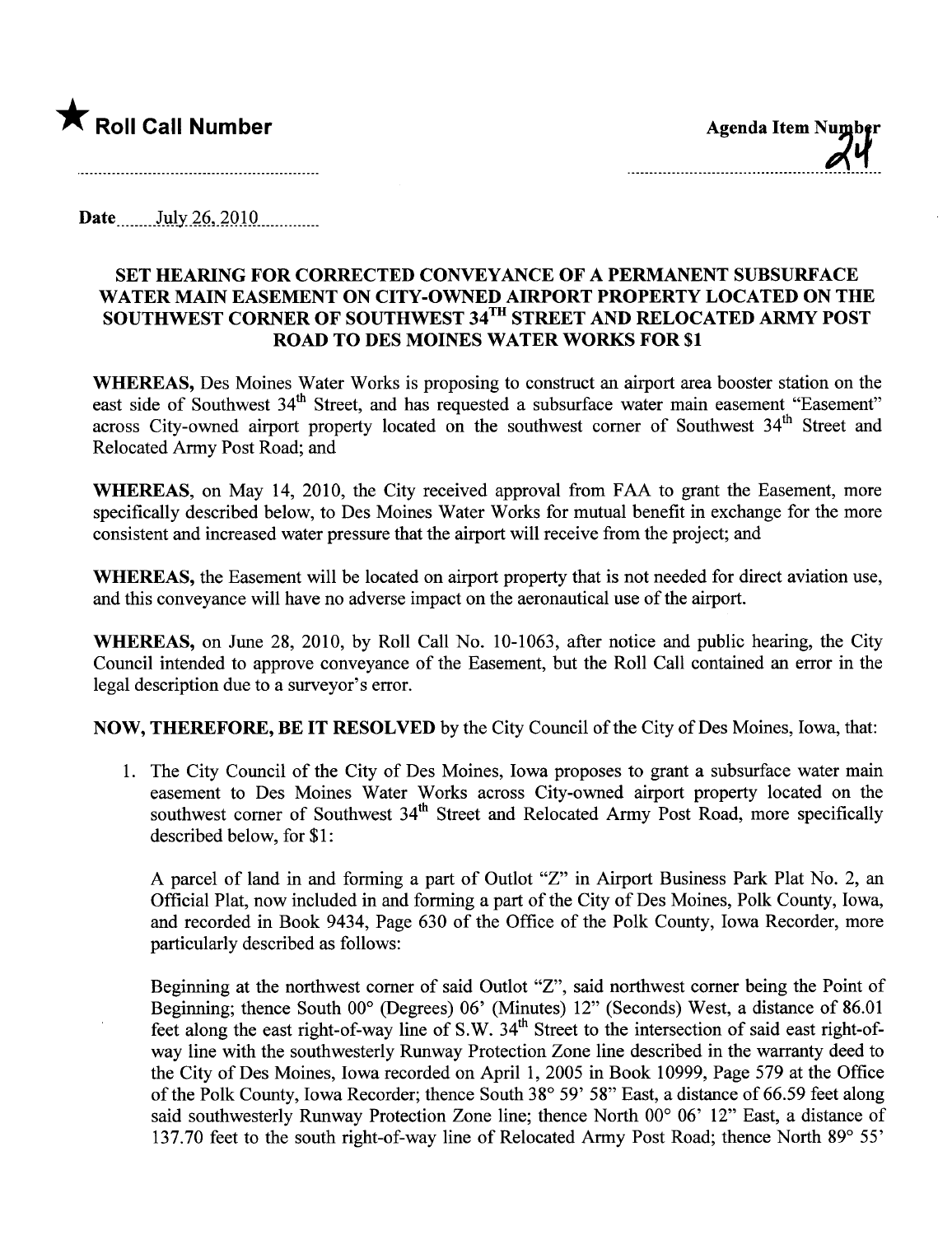

..............-......-.......-....-..---..-........1-.

Date .........July 26, 2010

01" West, a distance of 42.00 feet along the said south right-of-way line of Relocated Army Post Road to the Point of Beginning. This parcel contains 0.11 acres using the coordinate method for area calculation.

- 2. A public hearing will be held on August 9, 2010, at 5:00 p.m. in the City Council Chamber, City Hall, 400 Robert D. Ray Drive, Des Moines, Iowa. At that time the City Council wil consider the above-described proposal and any other(s) submitted prior to or during the public hearing.
- 3. The City Clerk is hereby authorized and directed to publish notice of the proposal and hearing in the form hereto attached, all in accordance with Section 362.3 of the Iowa Code.
- 4. There will be no proceeds associated with the conveyance of this Easement.

Moved by to adopt.

APPROVED AS TO FORM:

 $\mathcal{L}$   $\mathcal{L}$   $\mathcal{L}$   $\mathcal{L}$   $\mathcal{L}$   $\mathcal{L}$   $\mathcal{L}$   $\mathcal{L}$   $\mathcal{L}$   $\mathcal{L}$   $\mathcal{L}$   $\mathcal{L}$   $\mathcal{L}$   $\mathcal{L}$   $\mathcal{L}$   $\mathcal{L}$   $\mathcal{L}$   $\mathcal{L}$   $\mathcal{L}$   $\mathcal{L}$   $\mathcal{L}$   $\mathcal{L}$   $\mathcal{L}$   $\mathcal{L}$   $\mathcal{$ 

Assistant City Attorney

| <b>COUNCIL ACTION</b> | <b>YEAS</b> | <b>NAYS</b> | <b>PASS</b> | <b>ABSENT</b>   | <b>CERTIFICATE</b>                                                                                                                                                                                                                                                                                                         |
|-----------------------|-------------|-------------|-------------|-----------------|----------------------------------------------------------------------------------------------------------------------------------------------------------------------------------------------------------------------------------------------------------------------------------------------------------------------------|
| <b>COWNIE</b>         |             |             |             |                 | I, DIANE RAUH, City Clerk of said City hereby<br>certify that at a meeting of the City Council of<br>said City of Des Moines, held on the above date,<br>among other proceedings the above was adopted.<br>IN WITNESS WHEREOF, I have hereunto set my<br>hand and affixed my seal the day and year first<br>above written. |
| <b>COLEMAN</b>        |             |             |             |                 |                                                                                                                                                                                                                                                                                                                            |
| <b>GRIESS</b>         |             |             |             |                 |                                                                                                                                                                                                                                                                                                                            |
| <b>HENSLEY</b>        |             |             |             |                 |                                                                                                                                                                                                                                                                                                                            |
| <b>MAHAFFEY</b>       |             |             |             |                 |                                                                                                                                                                                                                                                                                                                            |
| <b>MEYER</b>          |             |             |             |                 |                                                                                                                                                                                                                                                                                                                            |
| <b>MOORE</b>          |             |             |             |                 |                                                                                                                                                                                                                                                                                                                            |
| <b>TOTAL</b>          |             |             |             |                 |                                                                                                                                                                                                                                                                                                                            |
| <b>MOTION CARRIED</b> |             |             |             | <b>APPROVED</b> |                                                                                                                                                                                                                                                                                                                            |
|                       |             |             |             | Mayor           | City Clerk                                                                                                                                                                                                                                                                                                                 |